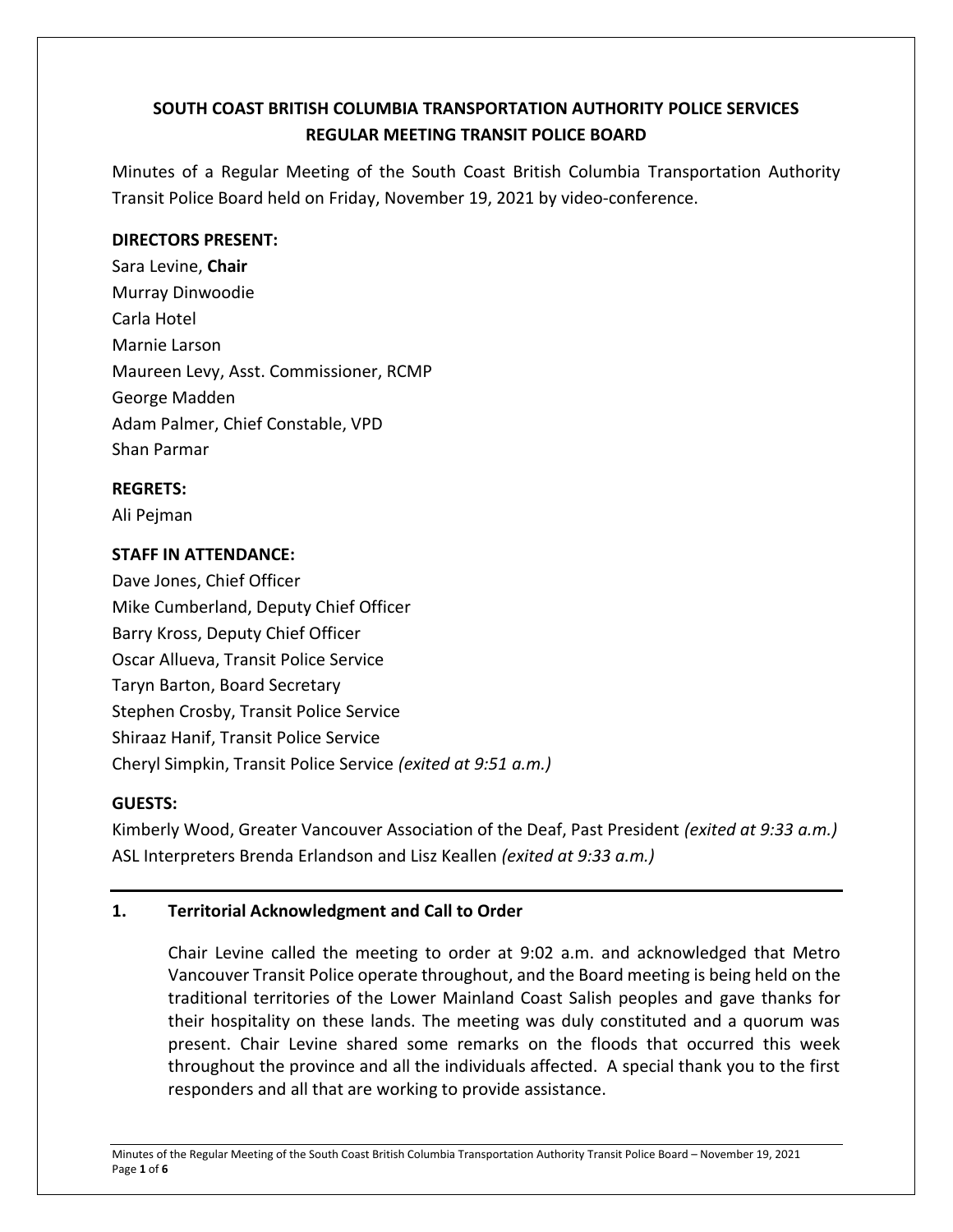### **1.1 Consent Agenda**

The following items were considered in the consent agenda:

- a) Agenda for the meeting of November 19, 2021;
- b) Minutes from the Board meeting of September 24, 2021;
- c) Approved Minutes from the Finance Committee of July 27, 2021;
- d) Approved Minutes from the Governance Committee meeting of Sept. 8, 2021;
- e) Board Report No. 2021-42: 2020 Police Stops Audit Report (reviewed by Governance, for information);
- f) Board Report No. 2021-43: 2021 Q3 Complaint Statistical Report (reviewed by HR, for information);
- g) Board Report No. 2021-45: Transit Police 2021 Q3 Financial Operating Status (reviewed by Finance, for information);
- h) Transit Police November 2021 Report to TransLink Board (for information);
- i) Public Release of David Loukidelis' Report "Review of the Vancouver Police Board's [Street Checks Complaint Process](https://www2.gov.bc.ca/gov/content/justice/criminal-justice/policing-in-bc/publications-statistics-legislation/publications/independent-reports)" (reviewed by Governance, for information); and
- j) Draft 2022 Calendar of Board Meetings (for approval).

It was requested that Item 1.1(f) Board Report No. 2021-43: 2021 Q3 Complaint Statistical Report be removed from the Consent Agenda and considered under Item 1.3.

# **1.2 It was MOVED and SECONDED**

THAT the South Coast British Columbia Transportation Authority Police Board of Directors approves or receives for information the following items on the consent agenda:

- a) Agenda for the meeting of November 19, 2021;
- b) Minutes from the Board meeting of September 24, 2021;
- c) Approved Minutes from the Finance Committee of July 27, 2021;
- d) Approved Minutes from the Governance Committee meeting of Sept. 8, 2021;
- e) Board Report No. 2021-42: 2020 Police Stops Audit Report (reviewed by Governance, for information);
- g) Board Report No. 2021-45: Transit Police 2021 Q3 Financial Operating Status (reviewed by Finance, for information);
- h) Transit Police November 2021 Report to TransLink Board (for information);
- i) Public Release of David Loukidelis' Report ["Review of the Vancouver Police Board's](https://www2.gov.bc.ca/gov/content/justice/criminal-justice/policing-in-bc/publications-statistics-legislation/publications/independent-reports)  [Street Checks Complaint Process](https://www2.gov.bc.ca/gov/content/justice/criminal-justice/policing-in-bc/publications-statistics-legislation/publications/independent-reports)" (reviewed by Governance, for information); and
- j) Draft 2022 Calendar of Board Meetings (for approval).

#### **CARRIED**

# **1.3 Items Removed from the Consent Agenda**

# **(f) Board Report No. 2021-43: 2021 Q3 Complaint Statistical Report**

Chief Jones answered a question from the Board and advised that there were no concerns to note. Chief Jones advised of some efficiencies in regards to the manner in which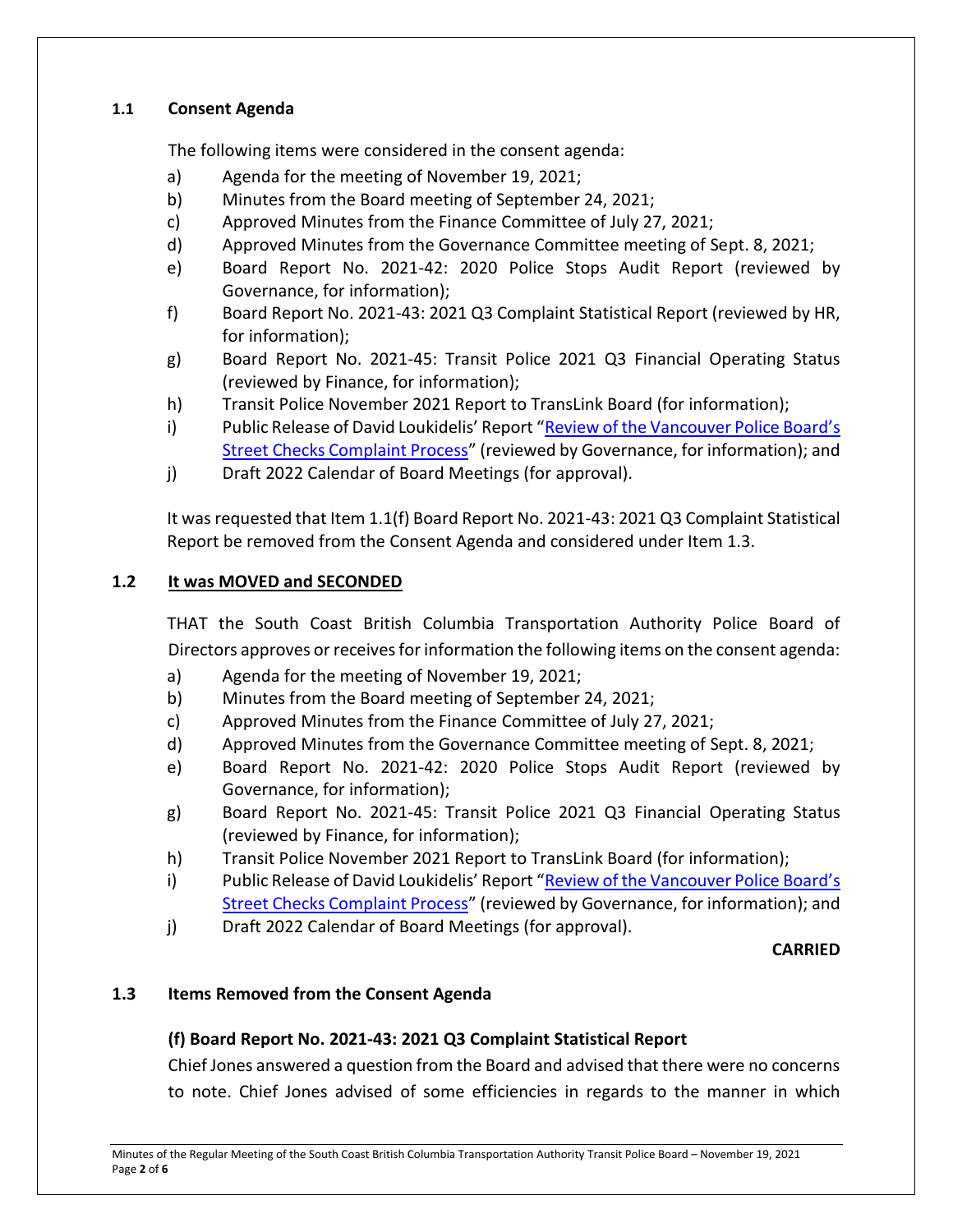investigations are carried out. Chief Jones also provided a brief overview of the implementation of an Integrated Professional Standards Unit.

### **It was MOVED and SECONDED**

THAT the South Coast British Columbia Transportation Authority Police Board of Directors receive Board Report No. 2021-43: 2021 Q3 Complaint Statistical Report for information. **CARRIED**

### **2. Public Delegations – Written Submissions/Community Remarks**

There were no public delegations.

### **2.1 Presentation: Greater Vancouver Association of the Deaf – Kimberly Wood**

Chair Levine welcomed Kimberly Wood who is a past President of the Great Vancouver Association of the Deaf ('GVAD'). Ms. Wood is also a member of the Metro Vancouver Transit Police Chief's Community Council. Ms. Wood presented a PowerPoint presentation titled "Deaf and Hard of Hearing Community Accessibility". Ms. Wood provided an overview of the organization, its mandate and purpose. Ms. Wood spoke about policing within the deaf and hard of hearing community and provided some ways to improve interactions and facilitate communication. Ms. Wood also shared how to book an interpreter and noted that for the meeting today, the service of an ASL interpreter is being provided. Ms. Wood shared some additional tips on how to approach and communicate with a deaf or hard of hearing person. Printed cards that can assist with initial communication are available at Vancouver Police Department and Chief Jones noted that Transit Police have similar cards as well. Ms. Wood outlined the services that a video interpreter can provide when technology is available and an in person interpreter is not. The Transit Police texting number '87-77-77' is a great tool for the deaf and hard of hearing because it is an immediate service that they can use. Advocacy work is ongoing to implement real-time texting with 911.

The Board thanked Ms. Wood for her presentation and asked what the Board can do to make their services more accessible. Ms.Wood advised that signing and/or captioning meetings are great accessibility tools. Chief Jones thanked Ms. Wood for her continued involvement on the Transit Police Chief's Community Council.

#### *\*9:33 a.m. Ms. Wood and the ASL Interpreters exited*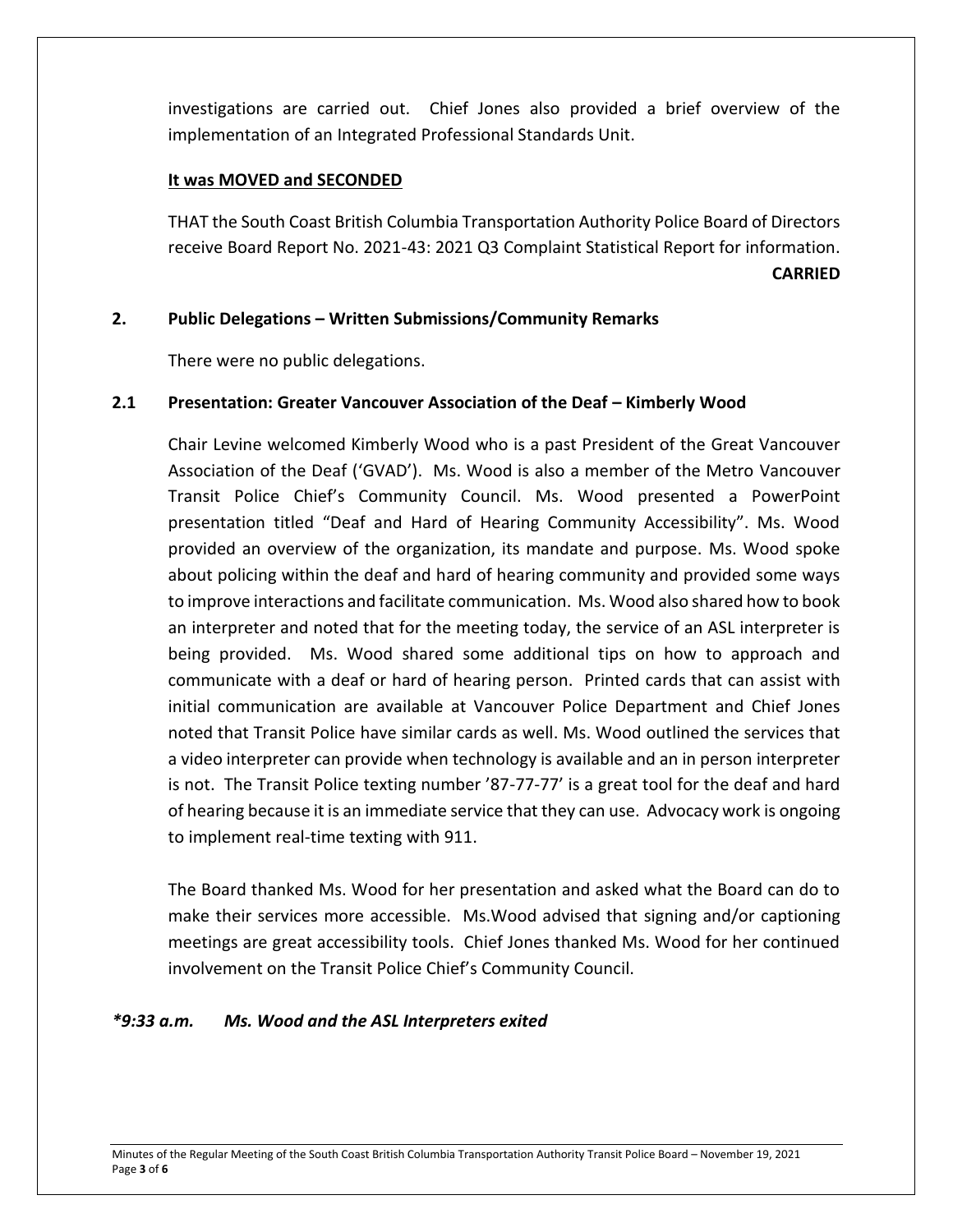#### **2.2 Presentation: Hate Crimes & Transit Police Response – Constable Shiraaz Hanif**

Chief Jones introduced Neighbourhood Police Officer Constable Shiraaz Hanif and also welcomed Sergeant Cheryl Simpkin. Cst. Hanif presented a PowerPoint presentation titled 'Hate Crimes and Transit Police Response'. Even though Transit Police saw a small decrease in hate crimes between 2019 and 2020, the concerns are recognized and efforts are ongoing. Cst. Hanif outlined some of the outreach and education work being done by Transit Police. Transit Safety brochures have been translated into multiple languages and pop-up events have been held at busy transit hubs. Cst. Hanif outlined a pilot project for seniors at the Taiwanese Community Centre, which offers safety sessions in Mandarin. Transit Police continues to provide safety talks and outreach to the Muslim community and Cst. Hanif was recently interviewed to share his personal experiences on being Muslim in the community.

Chief Jones thanked Cst. Hanif, Sgt. Simpkin and the Community Engagement Team for the extraordinary work being done. Members of the Board commended Cst. Hanif and his colleagues and noted their appreciation for the exemplary work being done in the community.

#### *\*9:51 a.m. Sgt. Simpkin exited*

#### **2.3 Chief Officer Information Report – Chief Officer**

Chief Jones will provide a general update after the Deputies report on their respective divisions. Deputy Chief Kross provided a verbal report on the following notable items in the administration services division:

- Promotional Process of 7 Sergeants and 1 Staff Sergeant
- New Rank being implemented to build the strength of the supervisory rank
- Mandatory Vaccine Policy and status
- Recruiting is working to fill five seats for the January Police Academy class
- Training Update
- Fleet Update including more hybrid models going into service
- Facilities Update including Sapperton and Bridgeport
- Opportunity to be involved with TransLink in planning for a new public facing space at Waterfront

Deputy Chief Kross answered a question on the mandatory vaccine policy roll-out and advised that there are no concerns to note.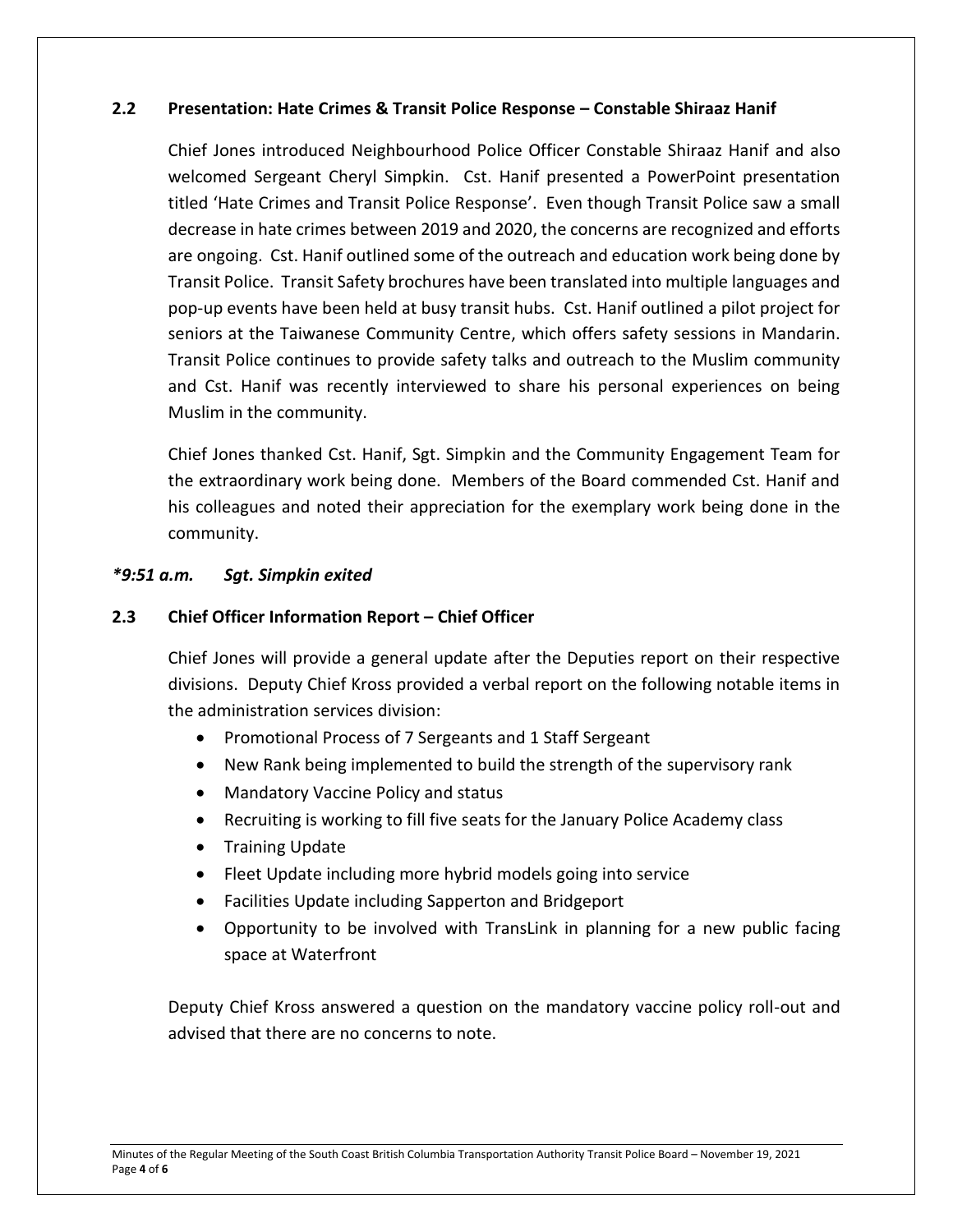Deputy Chief Cumberworth provided a verbal report on the following notable items in the operations division:

- Sergeant positions in patrol have been filled
- Continue to coordinate with policing partners and assist when needed with protests
- Targeted Mobile Enforcement Team update
- General Investigation Unit update
- Swatting incident at Metrotown and Transit Police's involvement in the response
- Criminal Intelligence Unit update
- Blue Eagle Cadet Program funding proposal being prepared to expand to Surrey
- Business case being prepared to have a civilian coordinator for the Community Policing Centre
- Crime Suppression Team update
- K9 Team Update
- CISM Team training update

Chief Jones answered a question from the Board in regards to policing agreements in Surrey and advised that RMCP is the jurisdictional policing agency in Surrey at present time. Director Levy acknowledged the great relationship and partnership between the RCMP and Transit Police and thanked Chief Jones and his team.

Chief Jones thanked the Deputies for providing the divisional updates. The vaccine policy has been drafted and has been submitted for approval. With the recent flooding and strain on services across the region, Chief Jones provided an update on how assistance and resources are being coordinated.

# **3. Other Business**

# **3.1 Diversity Initiatives**

As a standing item on the agenda, the Board received an update from Chief Jones on diversity initiatives. Many initiatives were outlined during Cst. Hanif's presentation. Chief Jones noted the diversity amongst the successful candidates of the most recent promotional process. There will also be an Acting Corporate position which provides more development opportunity for supervisory roles and has been very well received. Superintendent Furlan is currently taking an EDI Program.

Chair Levine asked the Governance Committee to look into making Board meetings more accessible.

Minutes of the Regular Meeting of the South Coast British Columbia Transportation Authority Transit Police Board – November 19, 2021 Page **5** of **6**